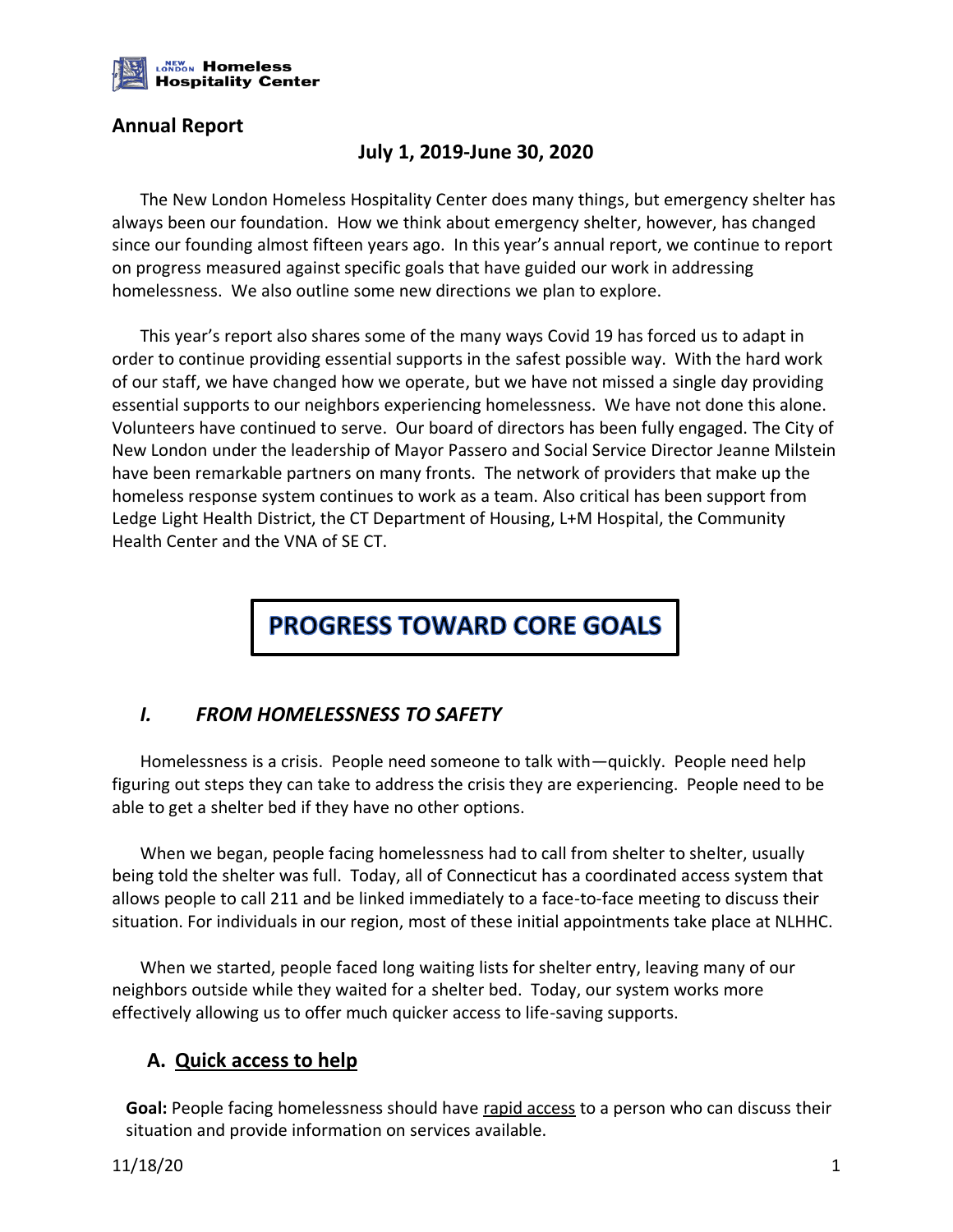

**Actual:** Individuals facing homelessness in our region were able to access an appointment to discuss their options in addressing their housing crisis within 2 days of their call to 211.

In the past fiscal year, we also added same day "emergency" appointments seven days a week: a person who would otherwise be unsheltered that night was able to talk with an HHC staff member that same day.

Our "front door" has stayed open this whole year though we have needed to adapt to the Covid-19 crisis in a variety of ways. We are using virtual tools where possible. Many initial appointments are now completed over the phone. Our CAN (Coordinated Access Network) assessment staff have been trained in conducting health screenings and linking people to appropriate quarantine and isolation options.

#### **B. Diversion when possible**

**Goal:** Our first effort should be to assist people in solving their housing crisis quickly, avoiding their need for emergency shelter.

**Actual:** In 2019-20 we expanded our diversion staffing with funding from the federal Community Development Block Grant (CDGB), graciously administered for our region through the Town of Stonington. Every initial CAN interview included an effective focus on discussing alternatives to shelter. This effort helped people remain in housing and freed up shelter beds for people without options. Approximately a quarter of those reporting to their CAN assessment interview were diverted—that is, helped to find alternative solutions to their housing crisis.

The effort to find shelter alternatives did not, however, end at the conclusion of the initial CAN interview. Staff continued to encourage people waiting for shelter admission to explore possible housing options. This added discussion has paid off, as 20% of those who initially felt shelter was their only option resolved their housing challenge and never came in to shelter.

#### **C. Shelter bed when needed**

**Goal:** People facing homelessness should have quick access to safe and well managed emergency shelter if they need it.

**Actual:** Vulnerable people in need of shelter were admitted immediately. Our shelter wait list rarely required people without other options to wait more than a few days to get access. A total of 395 different individuals were enrolled in our emergency shelter. Especially vulnerable individuals were offered access to Department of Housing hotel rooms beginning in April. In addition, during the cold weather, HHC operated a winter warming center to assure that people waiting for regular shelter had at least a warm place to be at night.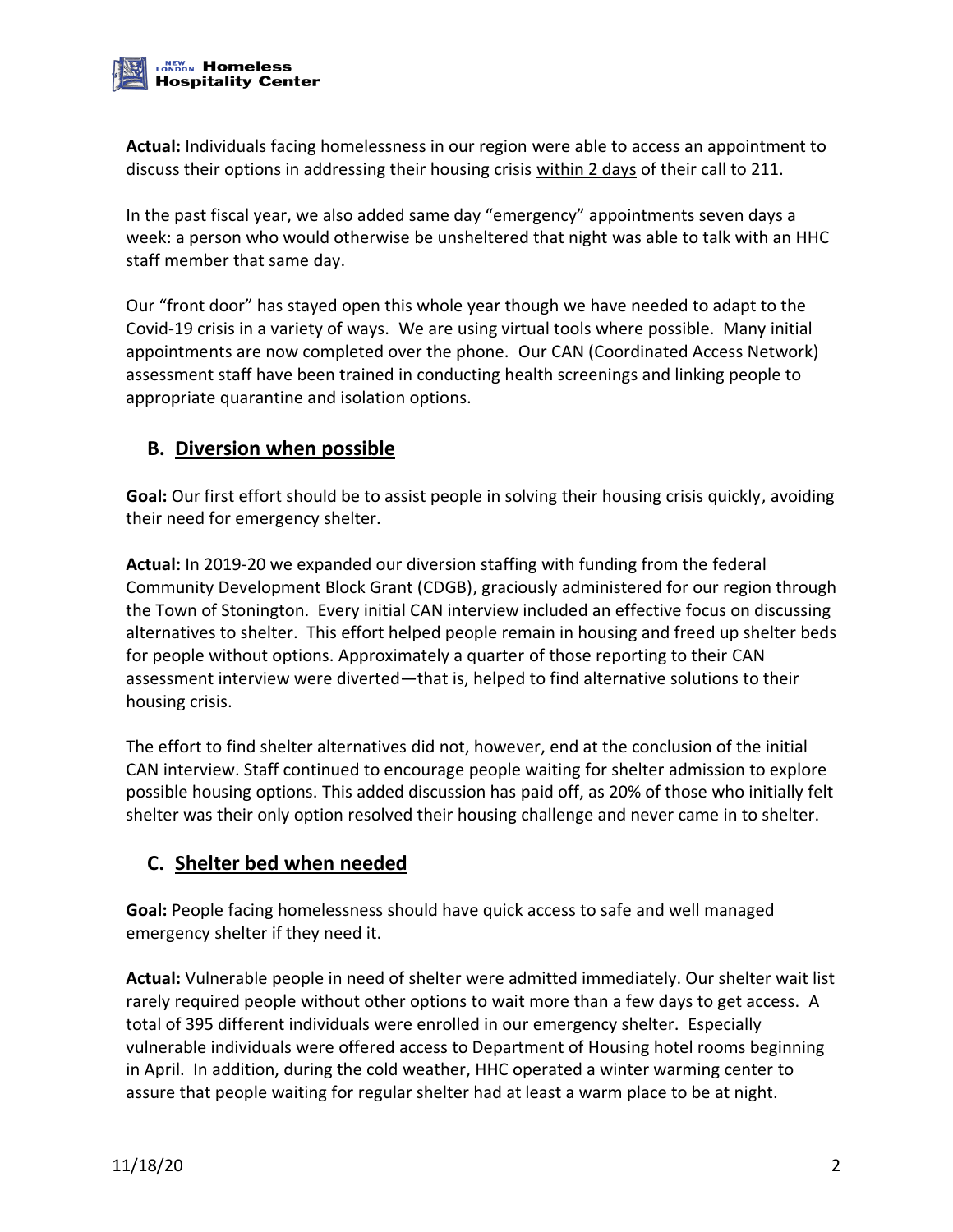

The Covid-19 crisis presented multiple challenges to achieving our goal of quick access to safe shelter for all who need it. In March, we reconfigured our shelter layout to achieve the social distancing required to control virus spread. This reduced our capacity by about 20%. Operating safely also required the implementation of multiple protocols including the following: mask wearing, reconfiguring seating areas, stepped up cleaning, staff training, health screening protocols and intensive efforts to inform guests about hand washing.

As the Covid crisis accelerated in March, we feared a major surge of Covid positive cases and worked with the City of New London to create an off-site Covid isolation site on Viets Street. While the surge fortunately did not occur, Viets Street safely housed 25 individuals who were symptomatic or Covid positive. The site allowed us to provide discharge options for L+M hospital to free up in-patient beds, provided a place for recuperation for those impacted by Covid, and kept the general shelter population safer. As cases declined, we were able to close the Viets Street site but continue to have an organized quarantine section within our existing shelter.

In total, approximately 500 people accessed a shelter option through HHC during the last fiscal year.

# **D. Fewer barriers to shelter use**

**Goal:** Shelter needs to be organized to provide people facing multiple challenges, particularly substance use disorders and mental health challenges, with the opportunity to use shelter successfully. To operate safely and effectively the shelter must set behavioral expectations. Staff must strive, however, to implement these expectations with flexibility and skill, so as to minimize the number of people who need to be excluded from shelter involuntarily.

**Actual:** Overall, negative exits declined to 8%.

#### **E. Treatment when requested**

**Goal:** Individuals who seek assistance in addressing substance use disorders should have access to recovery supports that complement rehousing efforts.

**Actual:** Shelter staff worked closely with Recovery Navigators, treatment programs and community-based options to help people link to recovery support. Last fiscal year we assisted 46 individuals to find intensive treatment options and 118 individuals to locate other program options that eliminated the need to remain in the HHC shelter.

#### *II. FROM SHELTER TO HOUSING*

When we started, HHC provided only a place to sleep. Early on, however, we saw that housing, not just emergency shelter, is the ultimate answer to homelessness. Today we have a robust program of housing location support and short-term rental assistance that helps people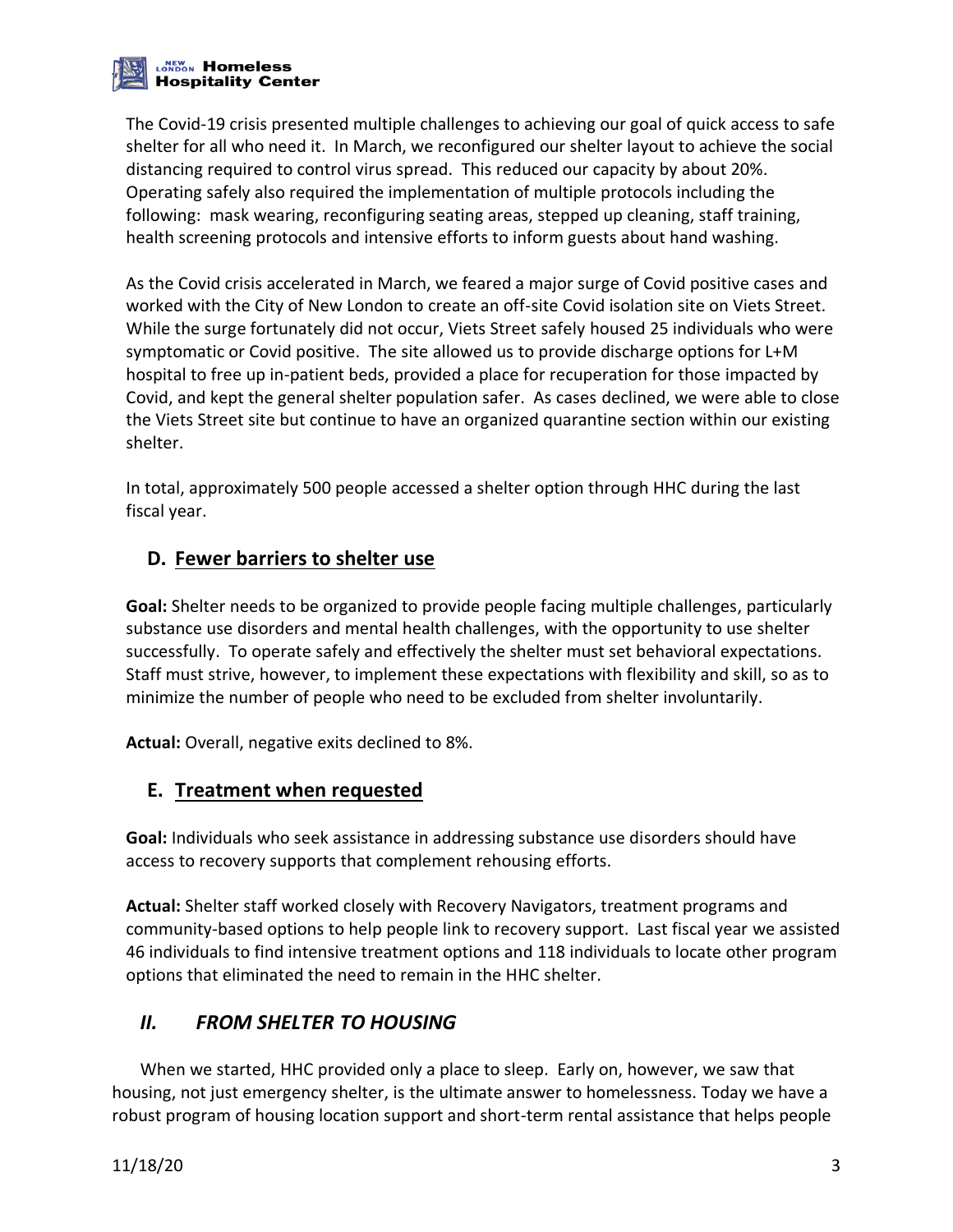

get back to housing more quickly. Someone who gets a job or has some income can now get into housing right away, without having to wait weeks or even months to save enough for a security deposit and first month's rent. These supports are dramatically shortening the amount of time people spend in shelter and allowing them to get back to their jobs and community more quickly.

# **A. Shorter shelter stays**

**Goal:** Shelter is a lifesaving resource but should be like a trampoline: helping people bounce back to housing as soon as possible. Shorter shelter stays are better for our guests and also free up capacity to serve new people in need. Our goal is to reduce the average length of stay in shelter to 30 days by helping people exit more quickly for housing.

**Actual:** While our shelter stays are 40% shorter than the statewide average for similar shelters, we have not yet achieved our target of 30-day average length of stay.



#### **B. More exits to housing**

**Goal:** With the right supports, many people can reconnect to housing quickly. HHC housing location staff help people find vacancies, and our shelter staff help guests address other issues that stand in the way of housing.

**Actual:** Housing is the answer to homelessness. NLHHC continued to make progress in maximizing entries to housing, beginning with the CAN appointment and continuing through shelter enrollment. 52% of NLHHC shelter exits were to permanent housing compared with a statewide average of 38%. Housing placements were also achieved in the diversion process and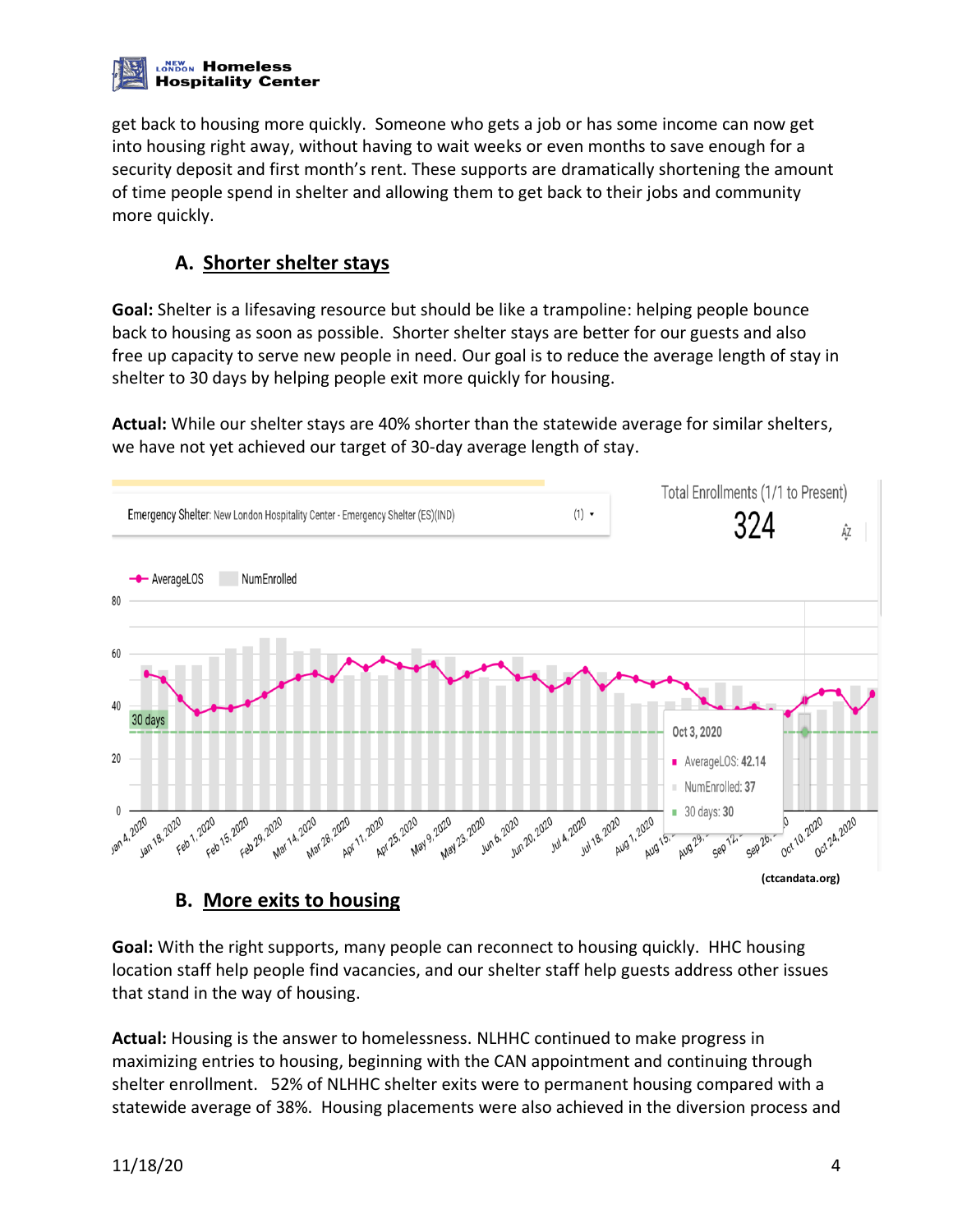

through outreach efforts to people who were unsheltered. Overall, we recorded 341 exits to housing in the last fiscal year.

The majority of our guests have very limited income. Increasing housing placements, therefore, required great staff support but also creativity in helping people with find housing options they can afford. As indicated below, for most people this meant sharing housing with others.



# **C. Greater housing stability**

**Goal:** While housing is the start, keeping housing is the longer-term goal. Short-term rental assistance (security deposits and help paying rent) is a critical resource to allow very lowincome people to stabilize in housing. With the onset of the Covid crisis, the CARES act provided new resources for housing assistance.

**Actual:** We began using new CARES Act resources to invest heavily in increasing our housing capacity at the end of 2019-20, with an intense focus on building relationships with local landlords. As these relationships brought housing leads, we developed the infrastructure to process rental assistance requests and meet multiple documentation requirements from different new funding sources. These efforts generated increased housing placements and allowed us to help people access over \$234,000 in rental assistance payments (outside HHC's budget!) in the first four months of the current fiscal year.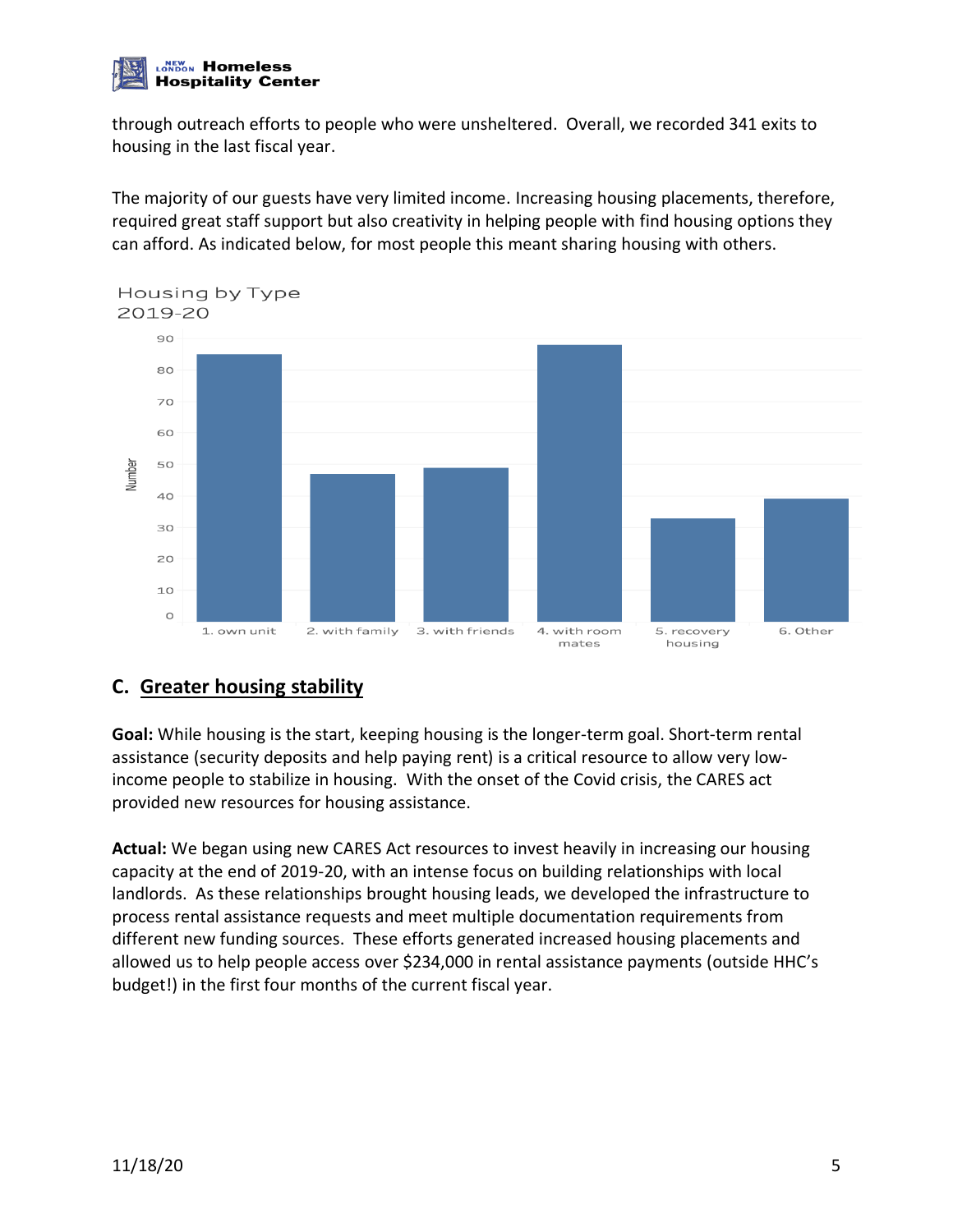

# **NEW DIRECTIONS**

#### **SEEING THE WHOLE PERSON**

As a nation we have approached homelessness as a problem that can be solved with **programs**. When HHC started in 2006, emergency shelter was the **program** tapped to address the problem of homelessness. Then about ten years ago, a new national focus called "HOUSING FIRST" shifted attention to housing as the most effective **program** intervention.

As the earlier parts of this report make clear (see especially Sec. II), much has been accomplished with an investment in effective **programs**. We increasingly see, however, that lack of income, physical/mental health issues, substance-use disorders, limited social networks and other challenges remain even after housing is in place. All these challenges are easier to solve once a person is housed. But without added supports, they can drag a person back onto the path of homelessness all too quickly.

Many social service thinkers therefore see the need to add a more **person-centered** approach, one which recognizes that external realities (lack of housing or income) can be addressed with good **programs,** but that the individual's own internal capacity (resilience, focus, motivating goals, knowledge) are critical to long-term success. A **person-centered** approach understands that each person faces a unique set of challenges and brings a unique combination of strengths to the task of maintaining housing.



A **person-centered** approach also recognizes that solving problems is not the same as setting people up to really thriving. To use a medical analogy, being free of the problem of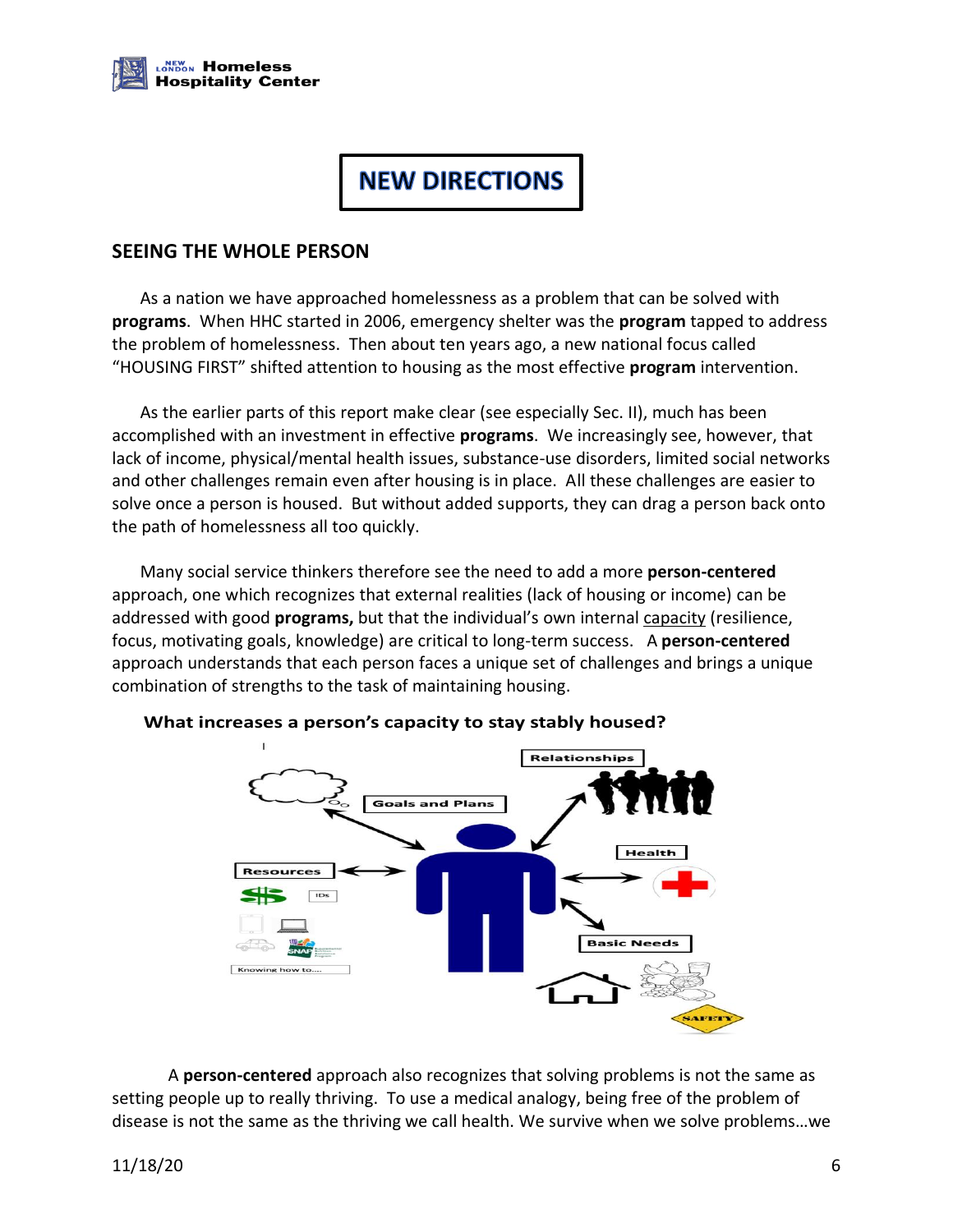#### **LONDON Homeless Hospitality Center**

thrive when we embrace possibilities that give our lives meaning. A **person-centered** plan addresses challenges but also asks "what kind of life do you want?" and "how can we build that?".

A **person-centered** approach therefore seeks to help build each person's unique capacity to achieve the goals that matter to them. Such an approach has to be:

- flexible (each of our challenges and dreams differ),
- focused on possibilities (we are each more than our problems)
- focused on relationships (change happens and people thrive when they feel supported in strong human relationships),
- available over the longer term (capacity takes time to build) and
- empowering of individual agency (as opposed to the dependency encouraged by some program approaches).

 Adopting a more **person-centered** approach at HHC does not, of course, mean that we can lessen our focus on offering quality housing programs. It also does not mean that HHC can provide all the supports an individual identifies as important. We believe HHC can, however, still organize the help we have in a more person-centered way.

| <b>Program Centered</b>               | <b>Person Centered</b>        |
|---------------------------------------|-------------------------------|
| Agency led                            | Participant led               |
| Problem focused                       | Possibility focused           |
| Narrowly focused financial assistance | Flexible financial assistance |
| Assigned provider                     | Choice of provider            |
| Directing and telling                 | Listening and guiding         |
| Case management                       | Navigation and accompaniment  |
| Episodic                              | Longer term if desired        |
| Office based                          | Community based               |

The Covid crisis has slowed our work on implementing this person-centered effort. We continue, however, to invest in our Help Center, which has been grounded in a person-centered approach for years: offering flexible financial assistance, access to technology that allows people to act on their own behalf and individualized information on resources. One new step has been the creation of a Navigation Center, where we are experimenting with offering more in-depth one-on-one assistance informed by person-centered approaches.

# **ADDRESSING RACIAL INEQUITY**

The deep-seated impact of racial injustice on every aspect of American society is becoming increasing clear. HHC is not immune from a need for deep reflection and analysis on the impact